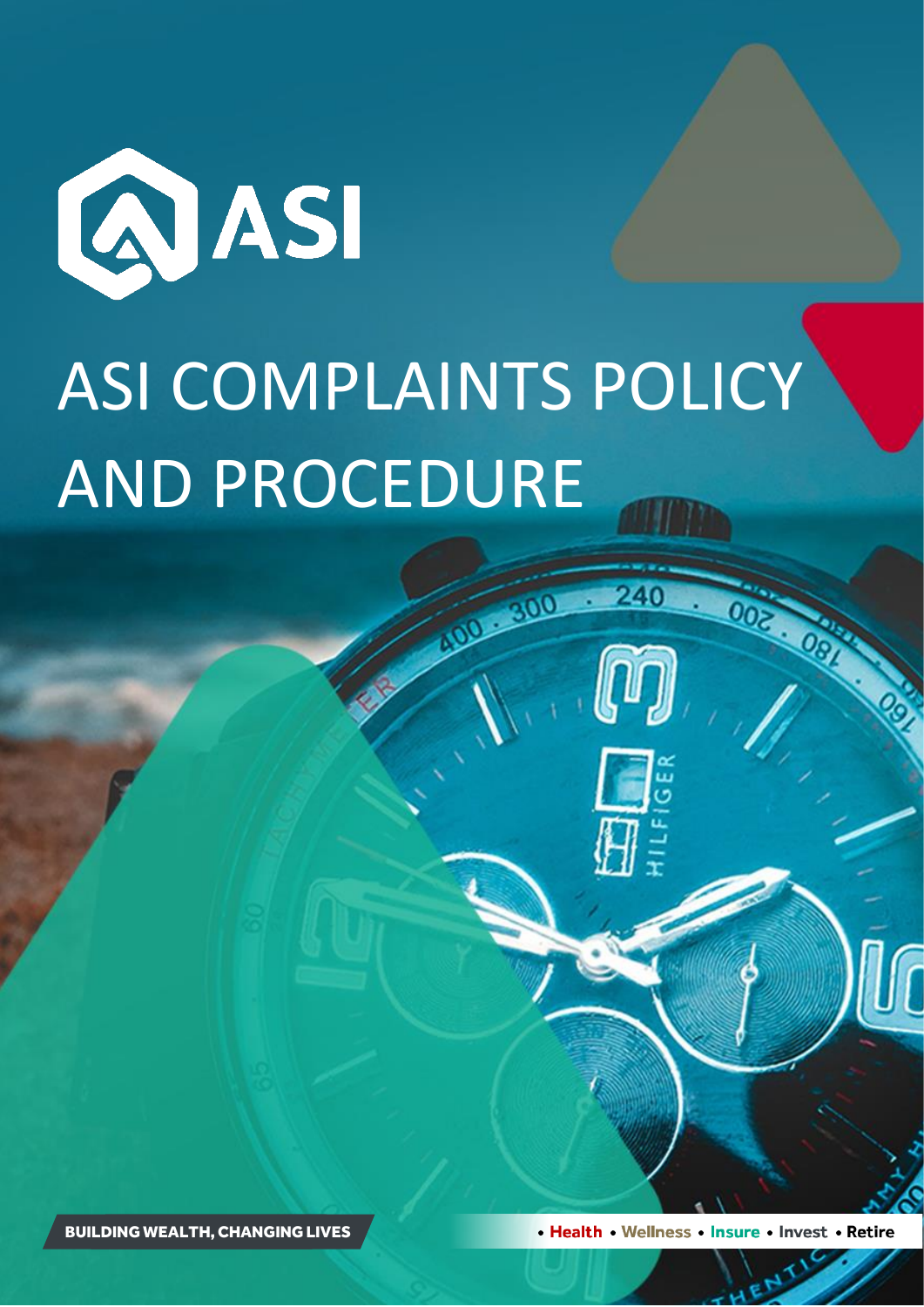

# I. Contents

| 5. ALLOCATION OF RESPONSIBILITIES AND COMPLAINTS PROCEDURE 5 |  |
|--------------------------------------------------------------|--|
|                                                              |  |
|                                                              |  |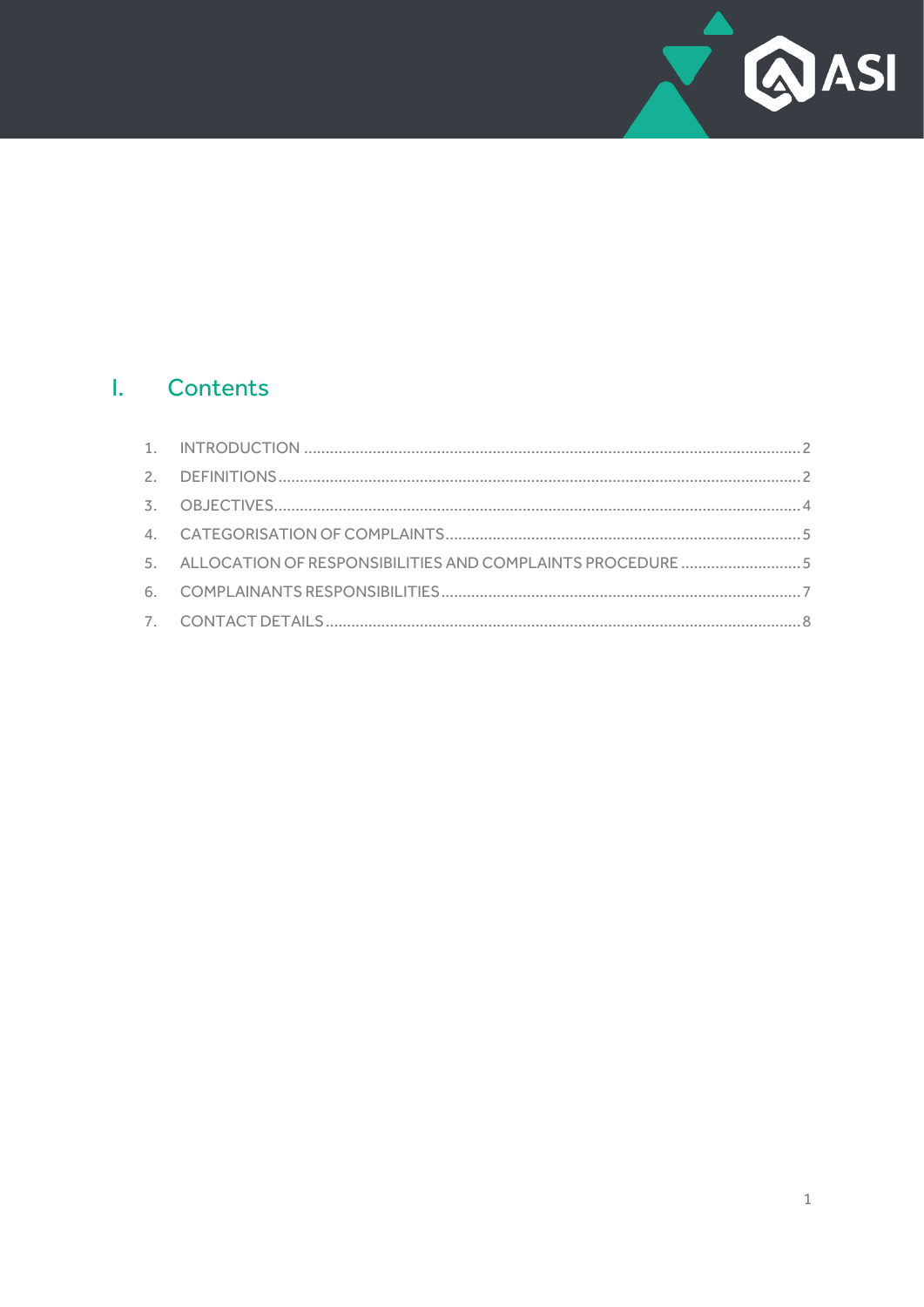

## <span id="page-2-0"></span>1. INTRODUCTION

- 1.1. ASI, is a group of authorised Financial Services Providers (''FSP'') and consists of the following entities and FSPs:
	- ASI Financial Services (Pty) Ltd;
	- ASI Employee Benefits (Pty) Ltd;
	- ASI Broker Administration (Pty) Ltd;
	- ASI Insure (Pty) Ltd; and
	- ASI JR Brokers (Pty) Ltd.

Herein after Collectively referred to as, ASI.

- 1.2. This policy and Procedure are available in electronic format and/or hard copy on request and is made available on the ASI website.
- 1.3. This policy and Procedure will be reviewed at least annually.

## <span id="page-2-1"></span>2. DEFINITIONS

- 2.1. "*complainant*" means a person who submits a complaint and includes a
	- a) client;
	- b) person nominated as the person in respect of whom a product supplier should meet financial product benefits or that persons' successor in title;
	- c) person whose life is insured under a financial product that is an insurance policy;
	- d) person that pays a premium or an investment amount in respect of a financial product;
	- e) member;
	- f) person whose dissatisfaction relates to the approach, solicitation marketing or advertising material or an advertisement in respect of a financial product, financial service or related service of the provider,

who has a direct interest in the agreement, financial product or financial service to which the complaint relates, or a person acting on behalf of a person referred to in (a) to (f);

2.2. "complaint" means an expression of dissatisfaction by a person to a provider or, to the knowledge of the provider, to the provider's service supplier relating to a financial product or financial service provided or offered by that provider which indicates or alleges, regardless of whether such an expression of dissatisfaction is submitted together with or in relation to a client query, that—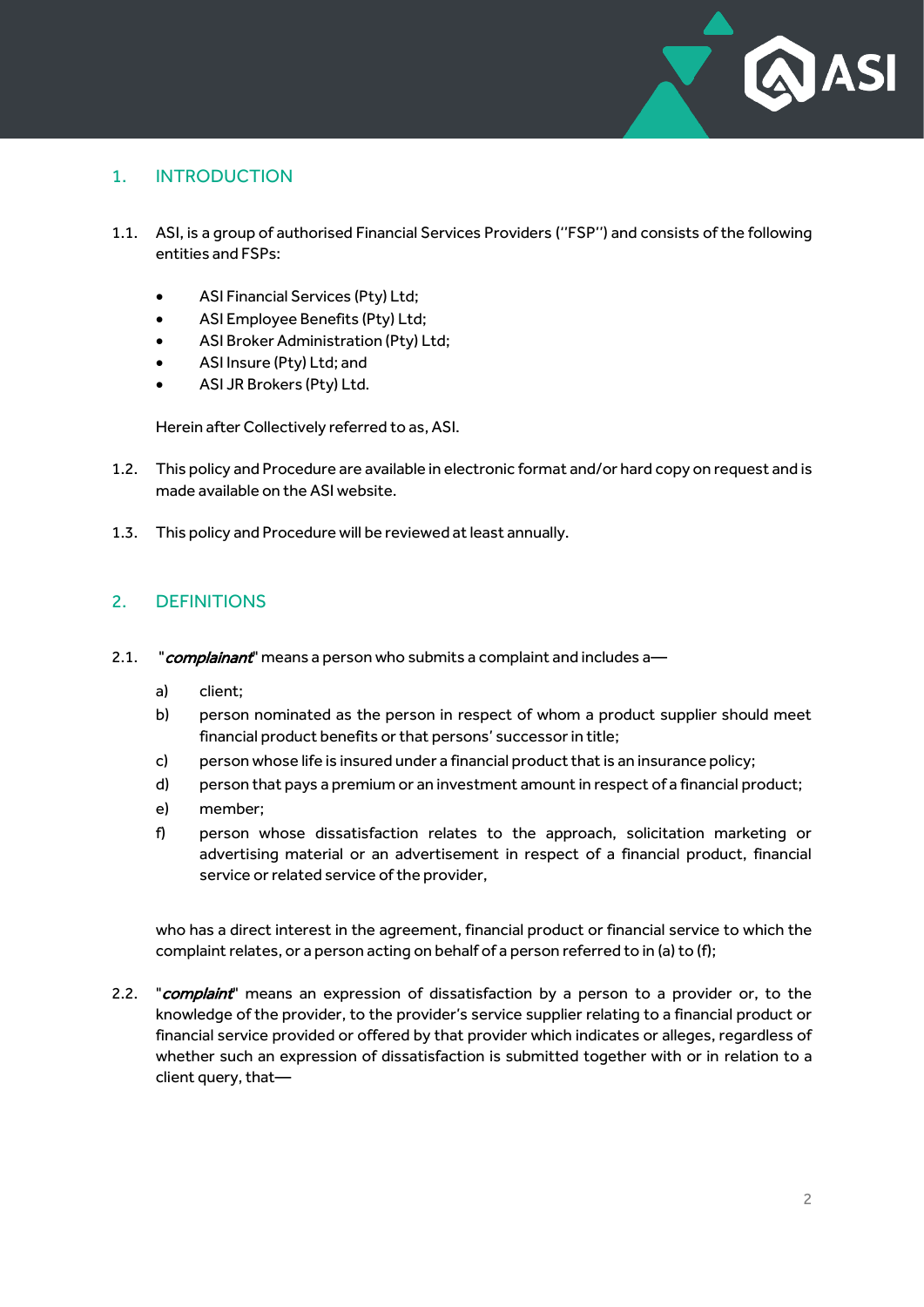

- a. the provider or its service supplier has contravened or failed to comply with an agreement, a law, a rule, or a code of conduct which is binding on the provider or to which it subscribes;
- b. the provider or its service supplier's maladministration or wilful or negligent action or failure to act, has caused the person harm, prejudice, distress or substantial inconvenience; or
- c. the provider or its service supplier has treated the person unfairly;
- 2.3. "compensation payment" means a payment, whether in monetary form or in the form of a benefit or service, by or on behalf of a provider to a complainant to compensate the complainant for a proven or estimated financial loss incurred as a result of the provider's contravention, non-compliance, action, failure to act, or unfair treatment forming the basis of the complaint, where the provider accepts liability for having caused the loss concerned, but excludes any
	- a. goodwill payment:
	- b. payment contractually due to the complainant in terms of the financial product or financial service concerned; or
	- c. refund of an amount paid by or on behalf of the complainant to the provider where such payment was not contractually due;

and includes any interest on late payment of any amount referred to in (b) or (c);

- 2.4. 'Complaints Handling Personnel" means the ASI Complaints Committee and the ASI Executive: Legal and Compliance;
- 2.5. "code of conduct" means General Code of Conduct for Authorised Financial Services Providers and Representatives, 2003 as appended by the Amendment of the General Code of Conduct for Authorised Financial Services Providers and Representatives, 2003 and the Specific Code of Conduct for Authorised Financial Services Providers and Representatives Conducting Short-Term Deposits business, 2004 as published in June 2020;
- 2.6. "FAIS" means the Financial Advisory and Intermediary Services Act, 2004;
- 2.7. "FSCA" means the Financial Sector Conduct Authority;
- 2.8. "**Goodwill payment**" means a payment, whether in monetary form or in the form of a benefit or service, by or on behalf of a provider to a complainant as an expression of goodwill aimed at resolving a complaint, where the provider does not accept liability for any financial loss to the complainant as a result of the matter complained about;
- 2.9. "LTI" means the long-term insurance act of 1998;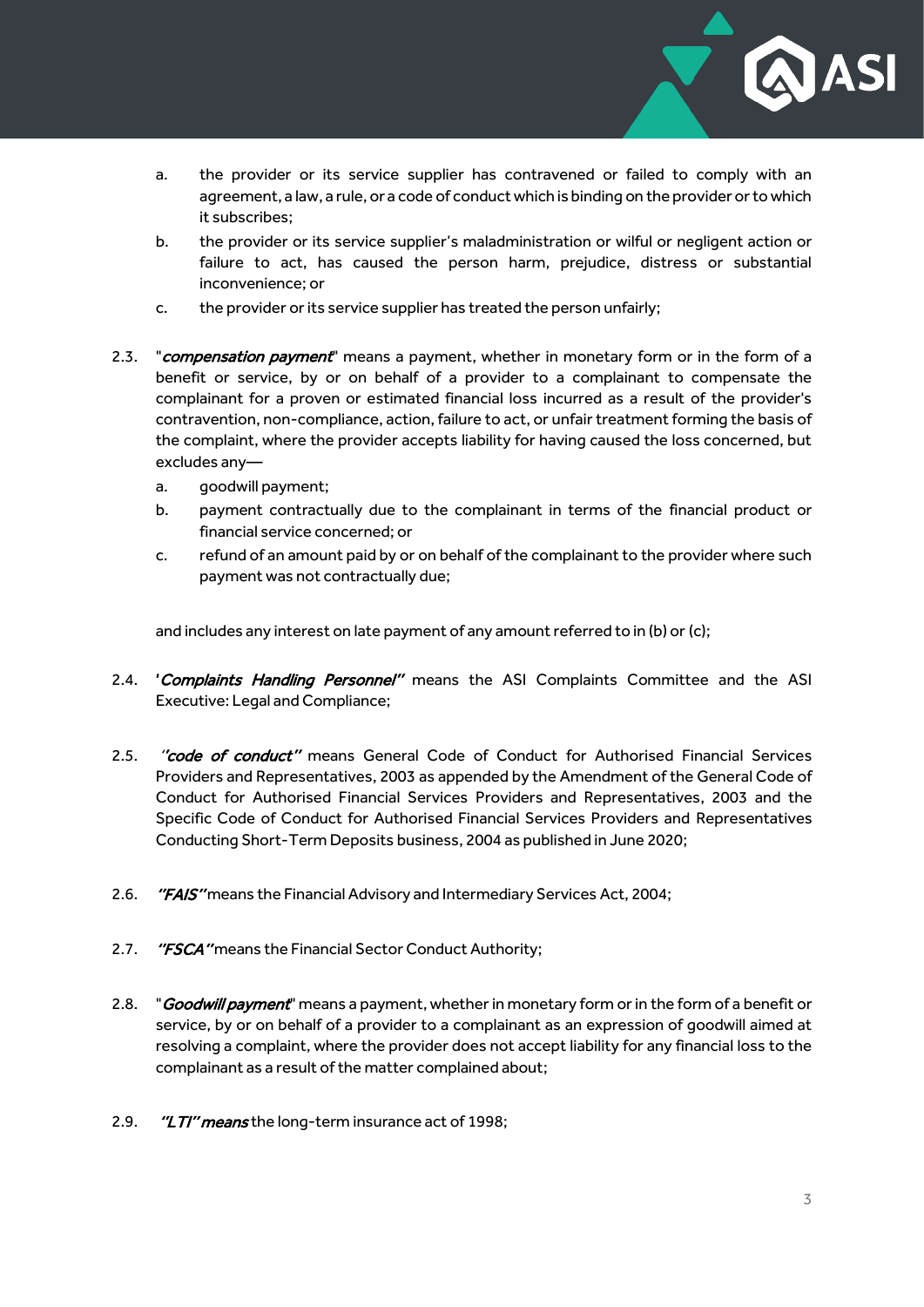- 2.10. '*'the Ombud''* means either or collectively the FAIS Ombud, Insurance Ombud, LTI Ombud or the STI Ombud the offices mandated as alternative dispute resolution for complaints arising from the provision of financial services ("FAIS Ombud") or from the personal line's disputes of short-term insurance or commercial lines for sole proprietors and small businesses (''STI Ombud'') or from a dispute arising from the LTI Act;
- 2.11. "rejected" in relation to a complaint means that a complaint has not been upheld and the provider regards the complaint as finalised after advising the complainant that it does not intend to take any further action to resolve the complaint and includes complaints regarded by the provider as unjustified or invalid, or where the complainant does not accept or respond to the provider's proposals to resolve the complaint;
- 2.12. "STI" means the Short-Term Insurance Act of 1998;
- 2.13. "**upheld**" means that a complaint has been finalised wholly or partially in favour of the complainant and that
	- a) the complainant has explicitly accepted that the matter is fully resolved; or
	- b) it is reasonable for the provider to assume that the complainant has so accepted; and
	- c) all undertakings made by the provider to resolve the complaint have been met or the complainant has explicitly indicated its satisfaction with any arrangements to ensure such undertakings will be met by the provider within a time acceptable to the complainant.

#### <span id="page-4-0"></span>3. OBJECTIVES

- 3.1. In accordance with the FAIS Act, an FSP must establish a Complaints Management Framework that is proportionate and appropriate to the FSPs business and enables complaints to be considered and investigated in accordance with the fair treatment of complainants and that complainants do not face unreasonable barriers when filing complaints.
- 3.2. Customer satisfaction is an integral part of ASI's client centred philosophy and culture. We consider client complaints valuable in that it provides us important insights we endeavour to use to enhance service excellence and to ensure the continuous excellent customer service experiences that ASI is committed to. Complaints will be scrutinised and analysed by ASI on an ongoing basis and utilised to manage conduct risks and effect improved outcomes and processes for its clients to prevent recurrences of poor outcomes and errors.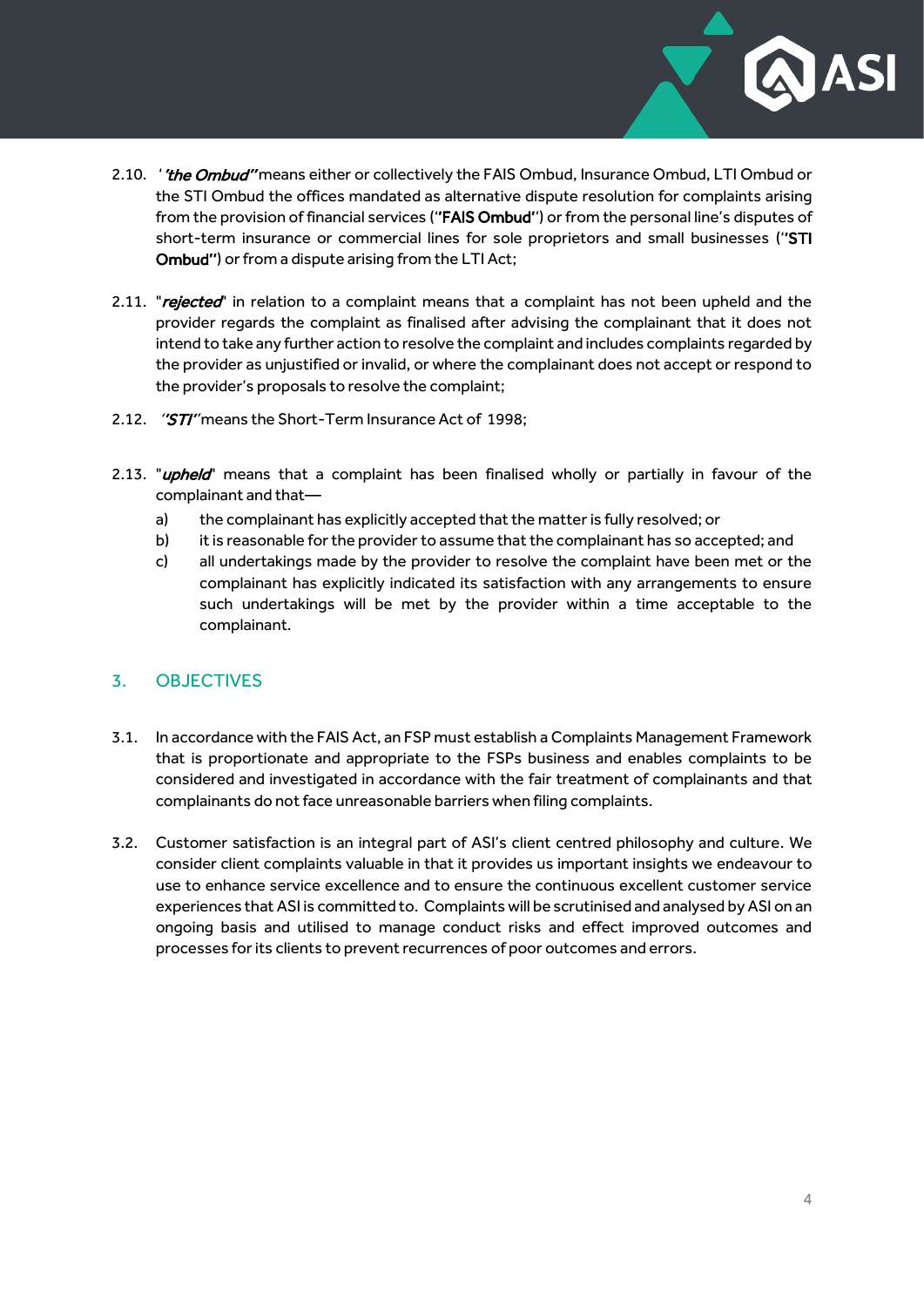

# <span id="page-5-0"></span>4. CATEGORISATION OF COMPLAINTS

- 4.1 The following minimum categories of complaints are defined by the FAIS Act:
	- a. Complaints relating to design of a financial product, financial service, or related service, including the fees, premiums or other charges related to that financial product or financial service;
	- b. Complaints relating to information provided to clients;
	- c. Complaints relating to advice;
	- d. Complaints relating to a financial product or financial service performed;
	- e. Complaints relating to a service to clients, including complaints relating to premium or investment contribution collection or lapsing of a financial product;
	- f. Complaints relating to financial product accessibility, changes or switches, including complaints relating to redemptions of investments;
	- g. Complaints relating to complains handling;
	- h. Complaints relating to insurance risk claims, including non-payment of claims; and
	- i. Other complaints.
- 4.2 In addition to the above categories, ASI will consider any reasonable concern raised by complainants.

#### <span id="page-5-1"></span>5. ALLOCATION OF RESPONSIBILITIES AND COMPLAINTS PROCEDURE

- 5.1. The ASI personnel responsible for the investigation, decision and recommendations in respect of complaints are as follows:
	- 5.1.1. A complaint may be escalated with any ASI employee, who will then:
		- 5.1.1.1. acknowledge receipt of the complaint within 3 (three) days of receipt of same;
		- 5.1.1.2. advise the complaint of the ASI complaints Policy and request completion and return of the Compliant Lodge Form;
		- 5.1.1.3. advise the complainant of the right to escalate the complaint to the Ombud in lieu of an internal complaint with ASI; and
		- 5.1.1.4. Inform the ASI Executive: Risk, Legal and Compliance of the compliant for further processing.
	- 5.1.2. Complaints may be escalated to the ASI Complaints designated mailbox, and thereafter the ASI Compliance Administrator will follow steps 5.1.1.1. to 5.1.1.5. above.
	- 5.1.3. The ASI Executive: Risk, Legal and Compliance will, within 6 (six) weeks, investigate the complaint which will include (but not limited to):
		- 5.1.3.1. Review the date of the compliant, only complaints not older than 3 years from the alleged omission and/or event or not older than 3 years from the date the complainant became aware of the omission and/or event (whichever came sooner) will be considered;
		- 5.1.3.2. Reviewing documentation received by complainant;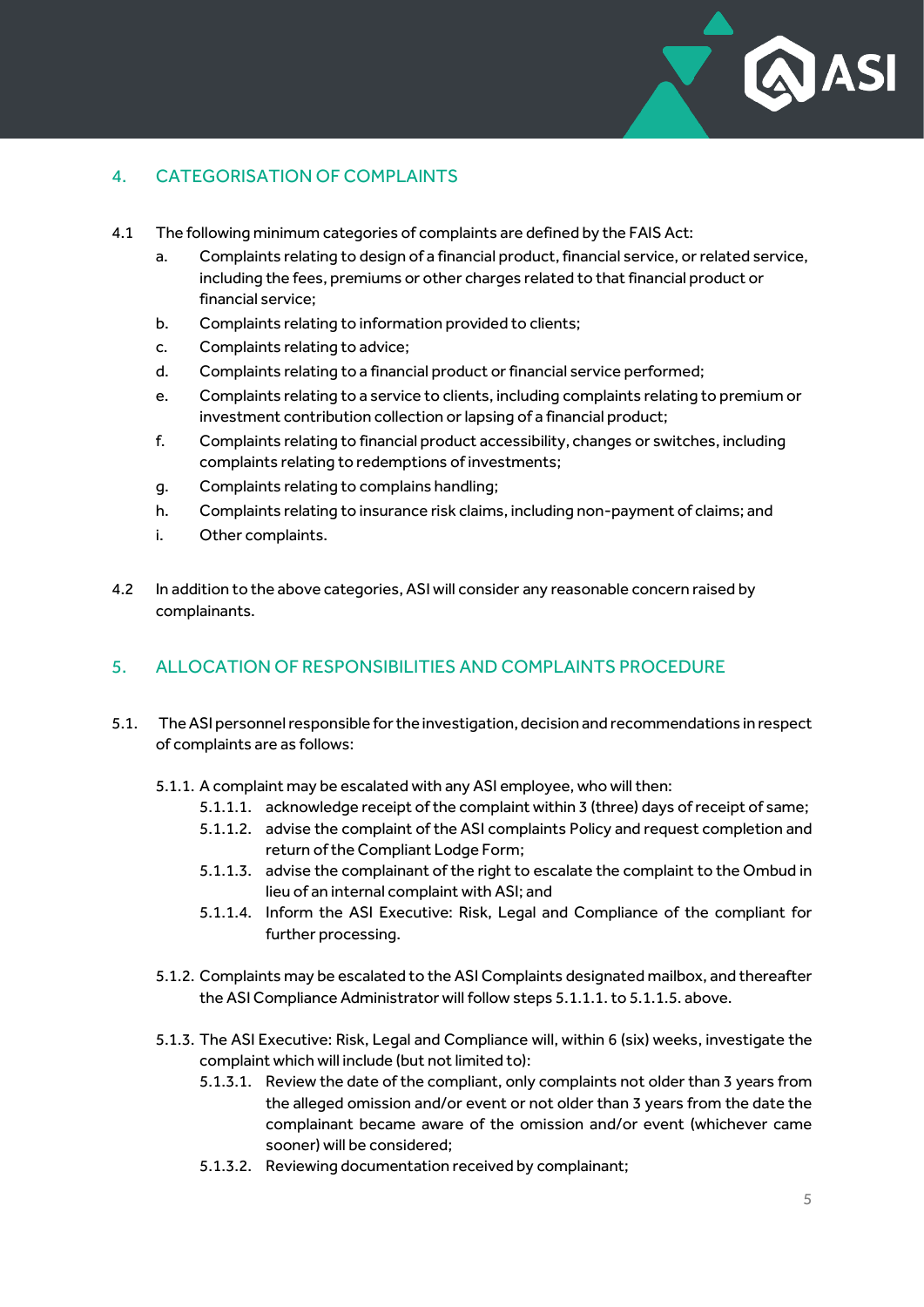

- 5.1.3.3. Reviewing client file with ASI;
- 5.1.3.4. Interviewing ASI appointed Broker and ASI Representatives who have engaged with complainant in respect of the subject matter of the compliant;
- 5.1.3.5. Interview with Assessors, loss adjustors, Supplier, Insurer Personnel and/or Insurer appointed agents;
- 5.1.3.6. Engage with the ASI Complaints Committee should additional advice, guidance, recommendations be required or where the compliant is complex in nature;
- 5.1.3.7. Request any additional information required from the complainant to formulate an impartial decision;
- 5.1.3.8. Advise the complainant of progress during their complaint;
- 5.1.3.9. Advise the complainant of a causes of delay in the finalisation of a compliant and revised timelines;
- 5.1.3.10. Formulate a written response to the complainant based on its findings including the outcome (rejected or upheld) and reasons for the outcome and compensation payment or goodwill paymentif applicable;
- 5.1.3.11. Advise the Complainant of their right, if applicable, to request the outcome be reviewed however this must be done within 30 calendar days of the outcome;
- 5.1.3.12. Confirm the right of the complainant to approach the Ombud should the complainant be dissatisfied with the Outcome within 6 (six) months of the outcome; and
- 5.1.3.13. Where compensation payment or goodwill payment has been agreed to, such will be processed and finalized within 7 (seven) days of the written outcome being sent to the complainant.
- 5.1.4. The ASI Complaints Committee will be responsible for:
	- 5.1.4.1. Assisting the Executive: Risk, Legal and Compliance in reaching an outcome where the complaint requires additional expertise, skills and considerations; and Conduct reviews of complaints and formulate a written response to the complainant based on its findings including the final outcome (rejected or upheld) and reasons for the outcome and compensation payment or goodwill payment if applicable.
- 5.2. All communication with the complainant will be in plain language and will be free of charge to the complainant.
- 5.3. ASI endeavours to resolve complaints before a final determination is reached by the Ombud or through internal escalation process, without impeding or unduly delaying a complainant's access to the Ombud and thus the complainant will be advised:
	- 5.3.1. That they may approach the Ombud in place of laying an internal complaint with ASI; and
	- 5.3.2. Where they remain dissatisfied after an outcome has been reached after an internal complaint has been filed with ASI, the complainant reserves the right to approach the Ombud.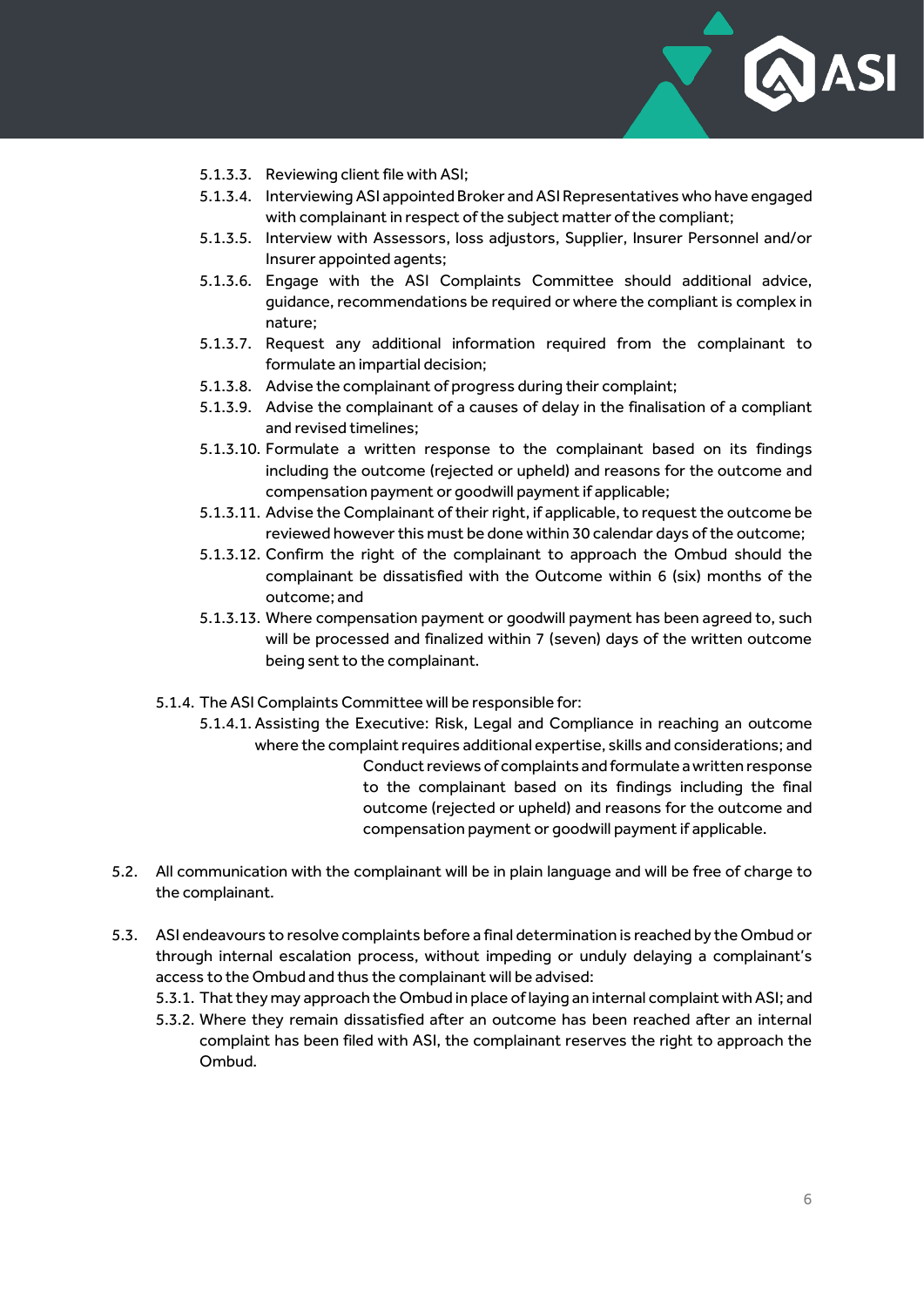



# <span id="page-7-0"></span>6. COMPLAINANTS RESPONSIBILITIES

- 6.1. To ensure an impartial and timeous outcome is reached, the complainant is expected to:
	- 6.1.1. Provide factual, thorough information as required on the Complaint Lodge Form. Should this form not be completed and returned by the complainant to ASI, ASI will disregard the complaint as if the complainant has elected not to proceed with the complaint escalation;
	- 6.1.2. Review this ASI Complaints Policy for Clients;
	- 6.1.3. Co-operate with any requests by the Executive: Risk, Legal and Compliance and/or the Complaints Committee for further information pertaining to the complaint; and
	- 6.1.4. Acknowledge the time limits ASI applies to properly investigate and review a compliant.